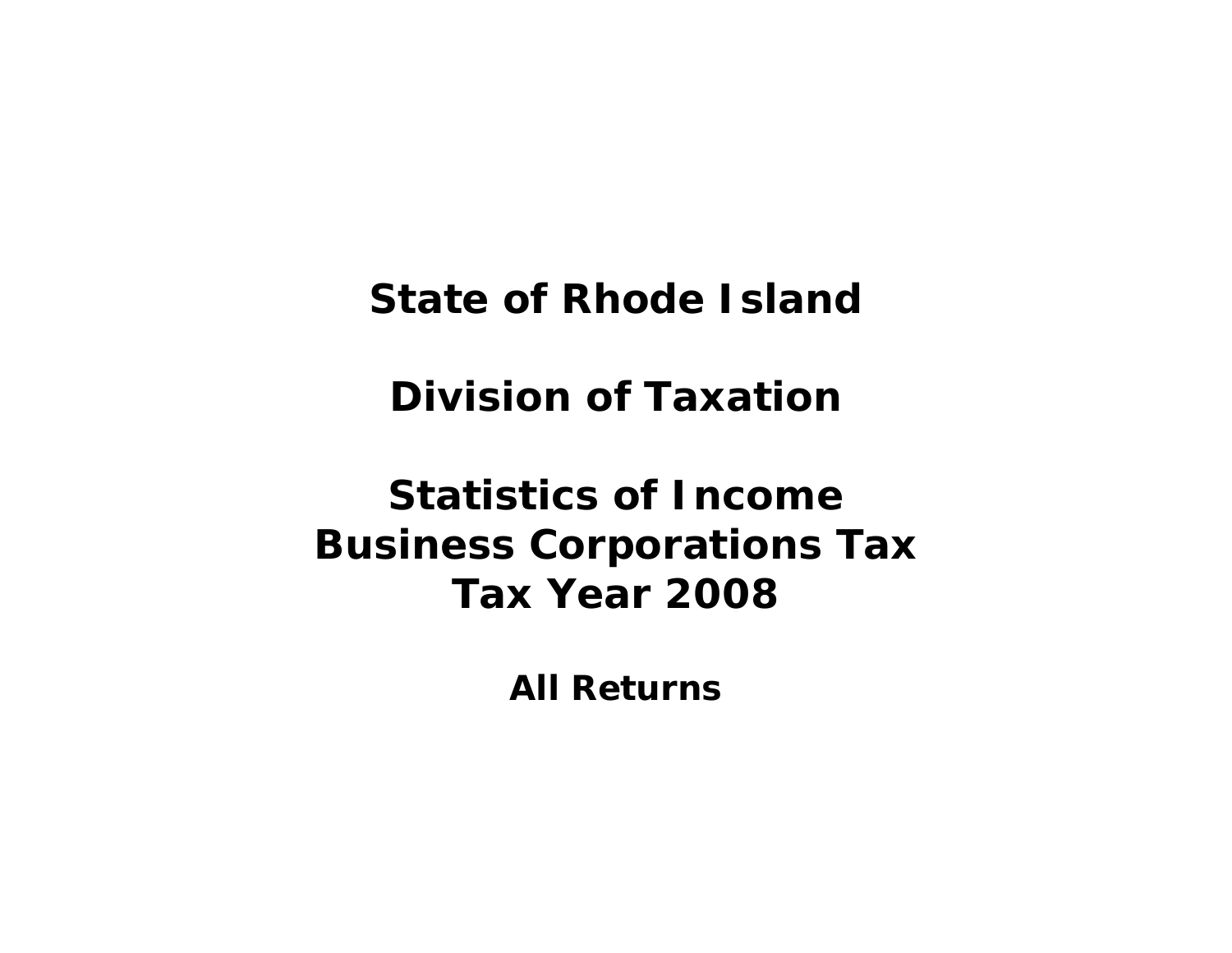| <b>Federal Taxable Income</b>  | <b>Number of Returns</b> | <b>Federal Taxable Income</b> | <b>Total Deductions</b> | <b>Total Additions</b> | <b>Adjusted Taxable Income</b> | <b>Net Tax Due</b> |
|--------------------------------|--------------------------|-------------------------------|-------------------------|------------------------|--------------------------------|--------------------|
| <b>All Returns</b>             | 48,597                   | \$202,755,793,425             | \$414,519,133,449       | \$167,053,323,440      | (\$44,710,016,584)             | \$127,956,654      |
| \$\$ Under \$0                 | 17,165                   | $(\$235,275,807,764)$         | \$74,106,795,414        | \$38,117,332,920       | (\$271, 265, 270, 258)         | \$9,789,849        |
| \$0.00 to \$249,999            | 24,102                   | \$775,473,555                 | \$372,021,146           | \$531,819,035          | \$935,271,444                  | \$16,611,838       |
| \$250,000 to \$499,999         | 1,441                    | \$514,384,527                 | \$137,166,378           | \$231,303,885          | \$608,522,034                  | \$2,820,837        |
| \$500,000 to \$999,999         | 1,130                    | \$810,428,079                 | \$166,819,846           | \$87,609,454           | \$731,217,687                  | \$2,596,223        |
| \$1,000,000 to \$2,499,999     | ,260                     | \$2,034,941,046               | \$561,799,471           | \$318,610,427          | \$1,791,752,002                | \$3,043,962        |
| \$2,500,000 to \$4,999,999     | 794                      | \$2,817,788,329               | \$1,108,678,036         | \$615,407,050          | \$2,324,517,343                | \$2,376,007        |
| \$5,000,000 to \$7,499,999     | <b>378</b>               | \$2,320,207,906               | \$513,700,402           | \$448,236,005          | \$2,254,743,509                | \$1,456,125        |
| \$7,500,000 to \$9,999,999     | 265                      | \$2,298,283,113               | \$1,465,394,980         | \$418,598,965          | \$1,251,487,098                | \$1,013,433        |
| \$10,000,000 to \$24,999,999   | 785                      | \$12,807,531,802              | \$6,176,684,859         | \$4,054,631,466        | \$10,685,478,409               | \$5,249,394        |
| \$25,000,000 to \$49,999,999   | 430                      | \$15,010,545,205              | \$5,524,403,340         | \$3,979,744,271        | \$13,465,886,136               | \$3,896,447        |
| \$50,000,000 to \$74,999,999   | 214                      | \$13,237,734,539              | \$4,571,463,106         | \$2,709,973,180        | \$11,376,244,613               | \$3,228,706        |
| \$75,000,000 to \$99,999,999   | 113                      | \$9,709,443,802               | \$4,585,191,842         | \$6,012,799,066        | \$11,137,051,026               | \$1,507,185        |
| \$100,000,000 to \$199,999,999 | 227                      | \$31,795,520,307              | \$14,127,293,962        | \$8,367,728,980        | \$26,035,955,325               | \$3,111,671        |
| \$200,000,000 to \$499,999,999 | 163                      | \$52,069,758,425              | \$16,850,347,598        | \$10,488,425,774       | \$45,707,836,601               | \$8,752,548        |
| \$500,000,000 and over         | 130                      | \$291,829,560,554             | \$284,251,373,069       | \$90,671,102,962       | \$98,249,290,447               | \$62,502,429       |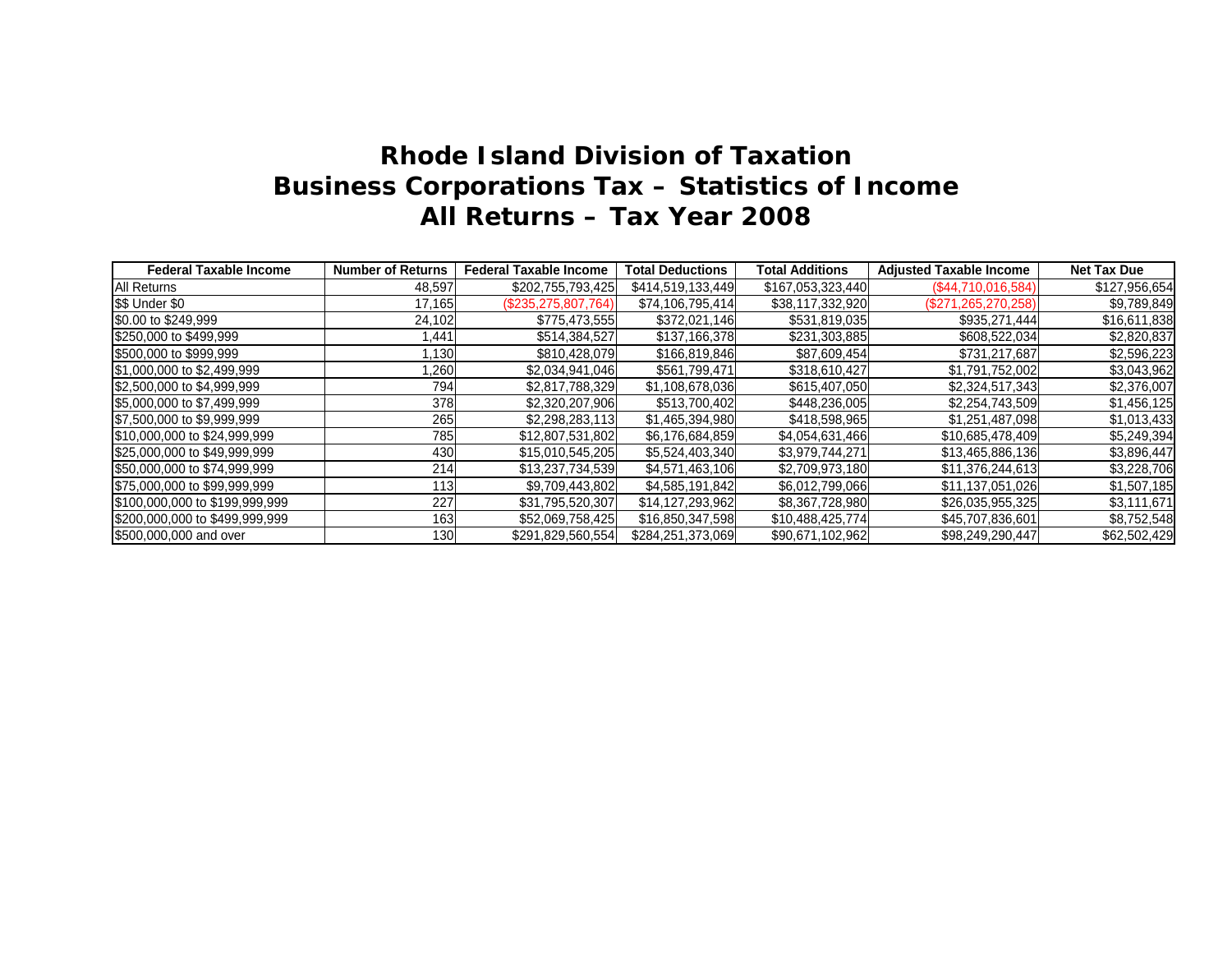### **Deductions from Federal Taxable Income**

| <b>Federal Taxable Income</b>  | <b>Number of Returns</b> | <b>Net Operating</b> | Amount           | <b>Special Deductions</b> | Amount            | <b>Exempt Dividends</b> | Amount           | <b>Foreign Dividends</b> | Amount           | <b>Bonus Depreciation</b> | Amount           |
|--------------------------------|--------------------------|----------------------|------------------|---------------------------|-------------------|-------------------------|------------------|--------------------------|------------------|---------------------------|------------------|
|                                |                          | Loss                 |                  |                           |                   | and Interest            |                  | Gross-Up                 |                  | and Sec 179               |                  |
| All Returns                    | 48,597                   | 2,605                | \$97,262,832,910 | 1.278                     | \$264.421.379.446 | $^{\circ}$ .035         | \$23,717,034,874 |                          | \$15,043,075,111 | 9.256                     | \$14,074,811,108 |
| \$\$ Under \$0                 | 17,165                   | 573                  | \$52,903,854,276 |                           | \$8,226,195,491   | 330                     | \$4,042,229,823  |                          | \$1,080,090,715  | 3,070                     | \$7,854,425,109  |
| \$0.00 to \$249,999            | 24,102                   | 1.216                | \$256,409,866    | 265                       | \$25,163,861      |                         | \$9,359,490      |                          | \$769,704        | 3.689                     | \$80,318,225     |
| \$250,000 to \$499,999         | 1,441                    |                      | \$109,027,941    |                           | \$3,354,448       |                         | \$5,111,727      |                          | \$1,539,305      |                           | \$18,132,957     |
| \$500,000 to \$999,999         | 1,130                    |                      | \$140,009,991    |                           | \$5,987,573       |                         | \$2,569,986      |                          | \$245,187        | 404                       | \$18,007,109     |
| \$1,000,000 to \$2,499,999     | 1,260                    |                      | \$416,422,576    |                           | \$42,981,639      |                         | \$51,569,950     |                          | \$5,385,345      | 434                       | \$45,439,961     |
| \$2,500,000 to \$4,999,999     | 794                      |                      | \$941,958,493    |                           | \$72,385,006      |                         | \$25,104,671     |                          | \$4,650,758      | 254                       | \$64,579,108     |
| \$5,000,000 to \$7,499,999     | 378                      |                      | \$337,682,930    |                           | \$76,164,765      |                         | \$18,804,903     |                          | \$7,112,435      | 121                       | \$73,935,369     |
| \$7,500,000 to \$9,999,999     | 265                      |                      | \$363,411,675    |                           | \$79,666,576      |                         | \$944.578.822    |                          | \$15,659,342     |                           | \$62,078,565     |
| \$10,000,000 to \$24,999,999   | 785                      | 143                  | \$4,224,086,759  |                           | \$673,120,594     | 96                      | \$505,461,823    |                          | \$122,974,561    | 249                       | \$651,041,122    |
| \$25,000,000 to \$49,999,999   | 430                      |                      | \$2,940,690,321  |                           | \$1,752,140,880   |                         | \$388,369,156    | 34                       | \$109,849,874    | 143                       | \$333,353,109    |
| \$50,000,000 to \$74,999,999   | 214                      |                      | \$3,220,417,499  |                           | \$873.572.276     |                         | \$269.402.784    |                          | \$105,519,754    |                           | \$102,550,793    |
| \$75,000,000 to \$99,999,999   |                          |                      | \$2.875.735.387  |                           | \$608,516,593     |                         | \$755.793.000    |                          | \$129,445,888    |                           | \$215,700,974    |
| \$100,000,000 to \$199,999,999 | 227                      |                      | \$6,380,953,919  |                           | \$4,630,452,818   |                         | \$1,840,451,866  |                          | \$859,306,329    |                           | \$416,129,030    |
| \$200,000,000 to \$499,999,999 | 163                      | 38                   | \$4,030,215,012  |                           | \$8,038,226,464   |                         | \$3,212,567,318  |                          | \$659.511.236    |                           | \$909,827,568    |
| \$500,000,000 and over         |                          |                      | \$18,121,956,265 |                           | \$239,313,450,462 | 73                      | \$11,645,659,555 |                          | \$11,941,014,678 |                           | \$3,229,292,109  |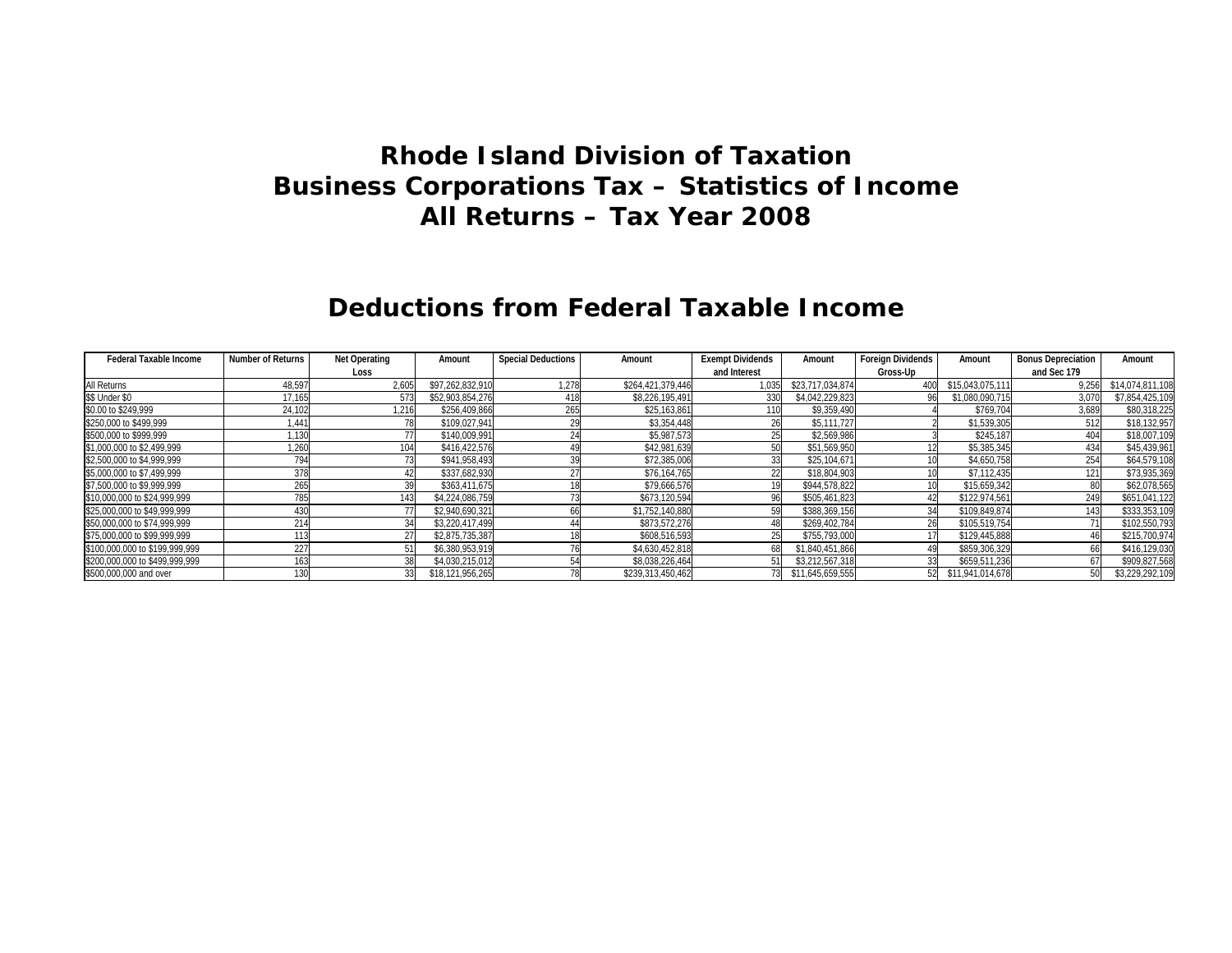### **Additions to Federal Taxable Income**

| <b>Federal Taxable Income</b>  | <b>Number of Returns</b> | Interest Income | Amount          | Rhode Island           | Amount        | <b>Bonus Depreciation</b> | Amount           | <b>Captive REIT</b>   | Amount          |
|--------------------------------|--------------------------|-----------------|-----------------|------------------------|---------------|---------------------------|------------------|-----------------------|-----------------|
|                                |                          |                 |                 | <b>Corporate Taxes</b> |               | and Sec 179               |                  | <b>Dividends Paid</b> |                 |
|                                |                          |                 |                 |                        |               |                           |                  | <b>Deduction</b>      |                 |
| All Returns                    | 48,597                   | 1,066           | \$5,042,056,588 | 23,111                 | \$808,830,218 | 9,575                     | \$37,908,893,760 | 20                    | \$2,255,900,403 |
| \$\$ Under \$0                 | 17,165                   | 319             | \$2,005,066,738 | 8,804                  | \$51,258,050  | 3,293                     | \$21,115,998,034 |                       | \$200,109,243   |
| \$0.00 to \$249,999            | 24,102                   | 139             | \$7,900,142     | 10,000                 | \$13,433,062  | 2,783                     | \$146,183,487    |                       | \$224,679,174   |
| \$250,000 to \$499,999         | .441                     | 51              | \$149,257,707   | 789                    | \$4,393,597   | 549                       | \$77,174,810     |                       |                 |
| \$500,000 to \$999,999         | ,130                     | 56              | \$11,526,673    | 574                    | \$4,739,488   | 473                       | \$67,012,591     |                       |                 |
| \$1,000,000 to \$2,499,999     | ,260                     | 83              | \$10,252,143    | 694                    | \$10,949,421  | 639                       | \$196,010,960    |                       |                 |
| \$2,500,000 to \$4,999,999     | 794                      | 60              | \$10,843,989    | 468                    | \$16,163,378  | 405                       | \$332,988,836    |                       | \$17,011,805    |
| \$5,000,000 to \$7,499,999     | 378                      | 29              | \$10,866,476    | 219                    | \$7,119,612   | 207                       | \$228,629,436    |                       | \$1,782,482     |
| \$7,500,000 to \$9,999,999     | 265                      | 21              | \$187,917,449   | 161                    | \$18,111,328  | 147                       | \$194,691,398    |                       |                 |
| \$10,000,000 to \$24,999,999   | 785                      | 75              | \$37,941,028    | 493                    | \$84,405,748  | 404                       | \$1,025,382,014  |                       |                 |
| \$25,000,000 to \$49,999,999   | 430                      | 66              | \$173,745,737   | 283                    | \$62,578,545  | 215                       | \$1,151,976,551  |                       | \$4,210,574     |
| \$50,000,000 to \$74,999,999   | 214                      | 30              | \$38,503,684    | 157                    | \$63,832,897  | 119                       | \$611,217,359    |                       | \$58,745,142    |
| \$75,000,000 to \$99,999,999   | 113                      |                 | \$38,157,349    | 82                     | \$16,353,197  | 54                        | \$737,196,046    |                       | \$370,393,507   |
| \$100,000,000 to \$199,999,999 | 227                      | 39              | \$406,198,927   | 172                    | \$107,260,743 | 124                       | \$1,696,160,030  |                       | \$631,254       |
| \$200,000,000 to \$499,999,999 | 163                      | 35              | \$870,053,376   | 117                    | \$136,247,441 | 86                        | \$2,405,377,437  |                       | \$591,354,521   |
| \$500,000,000 and over         | 130                      | 45              | \$1,083,825,170 |                        | \$211,983,711 | 77                        | \$7,922,894,771  |                       | \$786,982,701   |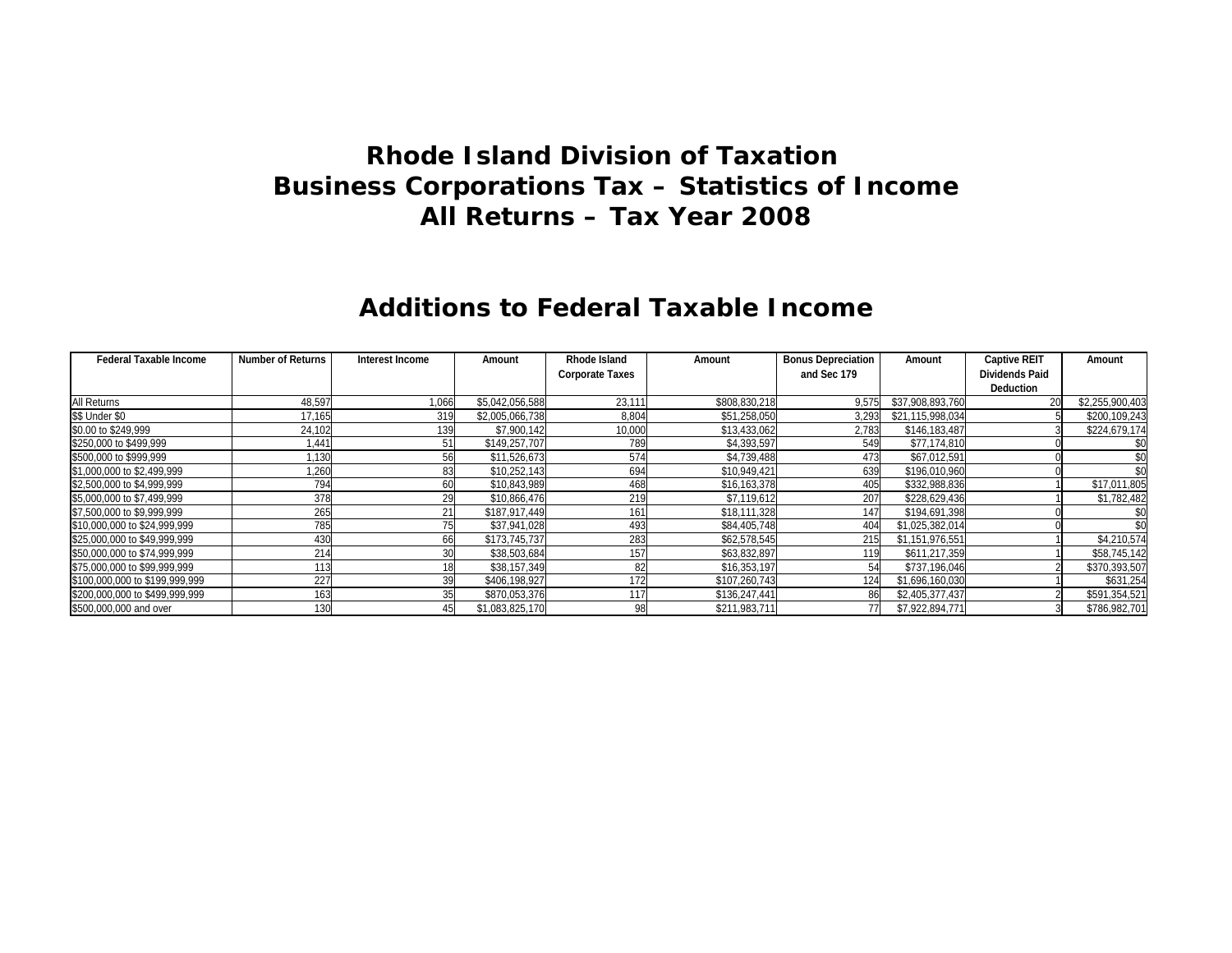#### **Credits**

| <b>Federal Taxable Income</b>  | <b>Number of Returns</b> | Investment | Amount       | R & D Expenses | Amount      | R & D Property | Amount    | <b>Other Credits</b> | Amount      |
|--------------------------------|--------------------------|------------|--------------|----------------|-------------|----------------|-----------|----------------------|-------------|
|                                |                          | Tax        |              |                |             |                |           |                      |             |
| All Returns                    | 48,597                   | 151        | \$13,265,936 | 36             | \$3,493,681 |                | \$204,166 | 32                   | \$2,175,526 |
| \$\$ Under \$0                 | 17,165                   | 26         | \$318,788    |                | \$1,338,962 |                | \$21,546  |                      | \$3,833     |
| \$0.00 to \$249,999            | 24,102                   |            | \$221,320    |                | \$24,028    |                | \$0       |                      | \$31,740    |
| \$250,000 to \$499,999         | .441                     | 21         | \$185,793    |                | \$121,442   |                | \$2,252   |                      | \$139,493   |
| \$500,000 to \$999,999         | .130                     |            | \$290,686    |                | \$80,914    |                | \$0       |                      | \$184,143   |
| \$1,000,000 to \$2,499,999     | .260                     |            | \$373,500    |                | \$116,100   |                | \$0       |                      | \$301,634   |
| \$2,500,000 to \$4,999,999     | 794                      |            | \$288,956    |                | \$31,470    |                | \$0       |                      | \$0         |
| \$5,000,000 to \$7,499,999     | 378                      |            | \$183,567    |                | \$0         |                | \$0       |                      | \$0         |
| \$7,500,000 to \$9,999,999     | 265                      |            | \$47,800     |                | ¢n          |                | \$0       |                      | \$75,820    |
| \$10,000,000 to \$24,999,999   | 785                      |            | \$1,513,239  |                | \$226,674   |                | \$0       |                      | \$734,628   |
| \$25,000,000 to \$49,999,999   | 430                      |            | \$1,457,116  |                | \$1,181,788 |                | \$0       |                      | \$6,173     |
| \$50,000,000 to \$74,999,999   | 214                      |            | \$688,768    |                | \$130,896   |                | \$0       |                      | \$348,667   |
| \$75,000,000 to \$99,999,999   | 113                      |            | \$297,097    |                | \$0         |                | \$0       |                      | \$6,690     |
| \$100,000,000 to \$199,999,999 | 227                      |            | \$83,981     |                | \$29,201    |                | \$0       |                      | \$0         |
| \$200,000,000 to \$499,999,999 | 163                      |            | \$382,680    |                | \$57,865    |                | \$0       |                      |             |
| \$500,000,000 and over         | 130                      |            | \$6,932,645  |                | \$154,341   |                | \$180,368 |                      | \$342,705   |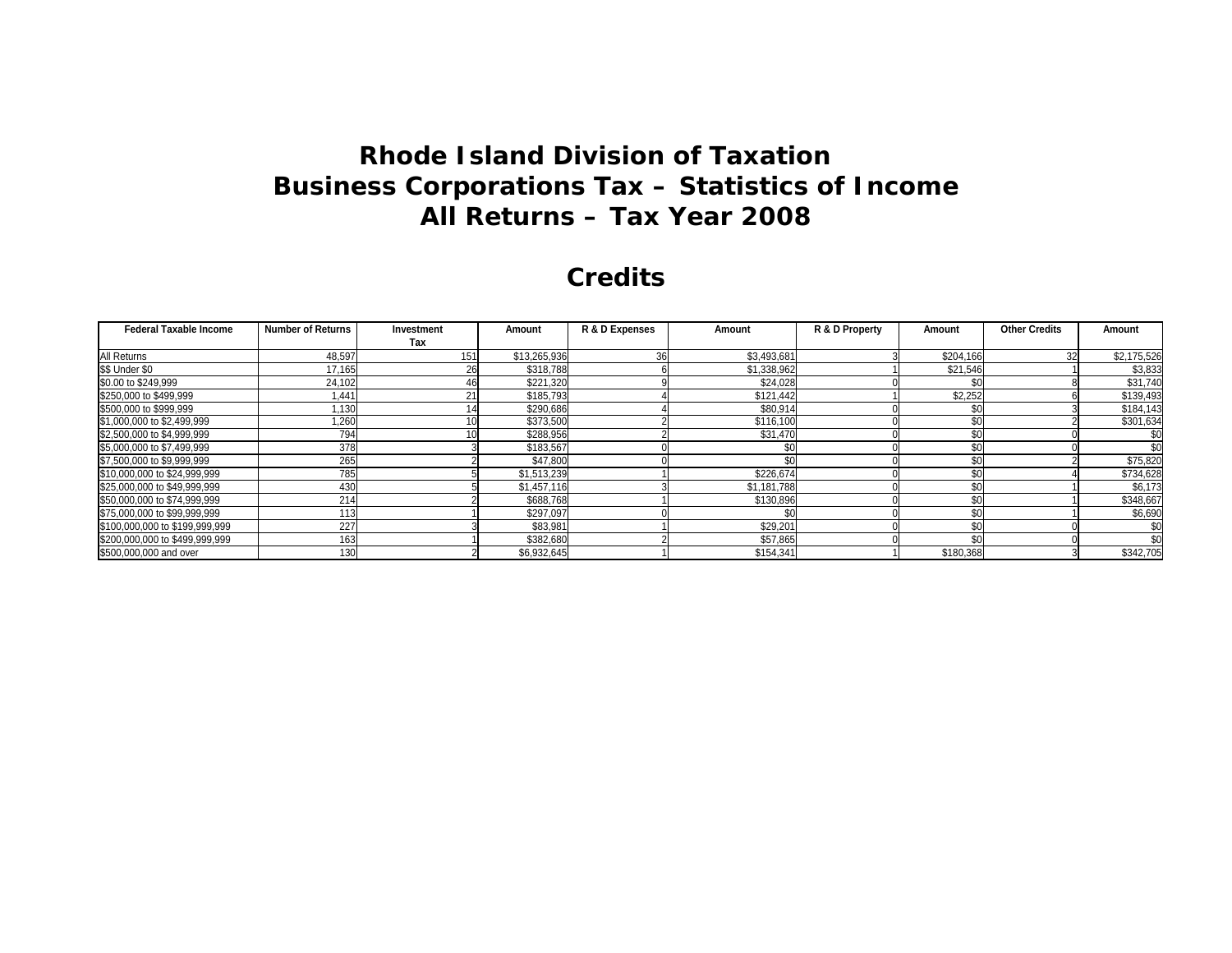# **Minimum Filers – Total Gross Receipts**

| <b>Total Gross Receipts</b> | <b>Number of Returns</b> |
|-----------------------------|--------------------------|
| <b>All Returns</b>          | 45,063                   |
| Under \$25,000              | 17,177                   |
| \$25,000 to \$99,999        | 3,865                    |
| \$100,000 to \$249,999      | 4,369                    |
| \$250,000 to \$499,999      | 3,527                    |
| \$500,000 to \$999,999      | 3,234                    |
| \$1,000,000 to \$2,499,999  | 3,212                    |
| \$2,500,000 to \$4,999,999  | 1,907                    |
| \$5,000,000 to \$9,999,999  | 1,646                    |
| \$10,000,000 and over       | 6.126                    |